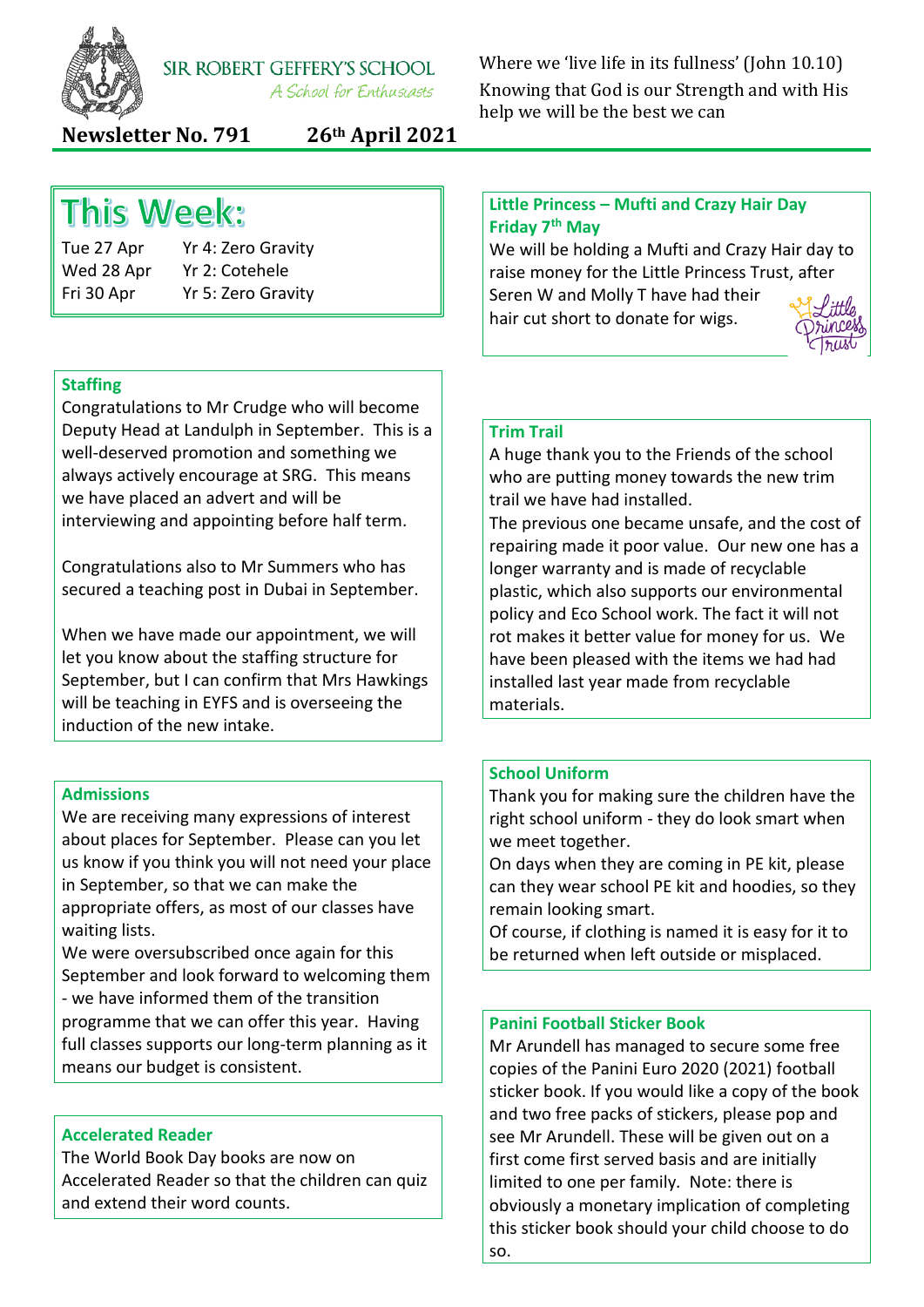## **AWARDS**

# **Reception**

Consistent effort in Phonics Chloe B Resilience George R Being the best I can<br>Melody W Perseverance with le Perseverance with letter writing Tom G Phonics

## **Year 1**

| Alfie N    | Enthusiasm                      |
|------------|---------------------------------|
| Evalyn M   | Kindness                        |
| Harriet H  | Positive attitude towards her   |
|            | learning                        |
| Harrison C | Showing kindness towards others |
| Holly F    | Helpfulness                     |
| Joseph P   | <b>Fantastic maths</b>          |
| Lily WP    | Superb reading                  |
| William F  | Superb effort in maths          |
|            |                                 |

## **Year 2**

| Edmund F | Amazing subject knowledge        |
|----------|----------------------------------|
| Imogen P | Fantastic role model & motivator |
| Max B    | Learner of the week              |
| Millie W | Being the best I can             |
| Samuel G | Resilience in learning           |
| Seren H  | Reader of the week               |

## **Year 3**

| Alice G  | Positive attitude towards her<br>learning |
|----------|-------------------------------------------|
| Archie H | Superb progress in                        |
|          | phonics/reading                           |
| Ayla G   | Times table progress                      |
| Callum C | Fantastic gymnastics                      |
| Daisy HH | Resilience and determination with         |
|          | her reading                               |
| Elsie G  | Friendship                                |
| Ethan H  | Superb progress in reading                |
| Gracie N | Kindness                                  |
| Gwen H   | Teamwork in rugby                         |
| Jacob R  | <b>Helpfulness</b>                        |
| Millie S | Resilience                                |
| Mollie Y | Super fraction work                       |
| Oscar M  | Enthusiasm                                |
| Poppy T  | Super fraction work                       |
| Raff J   | Friendship                                |
| Ruan H   | Friendship                                |
| Seb H    | Enthusiasm                                |
|          |                                           |

## **Year 4**

| Ava J     | Wonderful all-round effort          |
|-----------|-------------------------------------|
| Bob T     | For being kind and welcoming to     |
|           | Kim                                 |
| Ethan F   | Creative story writing              |
| Finn S    | For brilliant engagement in all his |
|           | learning                            |
| Jake K    | For starting the term brilliantly   |
| Rebecca J | Superb teamwork in rugby            |
| Ruby C    | Fabulous improvement in reading     |
| Seren W   | Determined cricket                  |
| Sophie D  | Amazing cricket skills              |
| William B | Stunning cricket                    |
|           |                                     |

## **Year 5**

| Bea       | Producing neat and enjoyable      |
|-----------|-----------------------------------|
|           | written work                      |
| Edie      | Reading aloud to the class during |
|           | the class read                    |
| Florence  | Incredible work in core subjects  |
| Isaac     | Improvement in his                |
|           | comprehension work                |
| Molly     | <b>Great maturity during RSE</b>  |
|           | sessions                          |
| Nathaniel | Great attitude during Project     |
|           | Touchline                         |
| Stanley   | Working hard to reach his AR      |
|           | million award                     |
| William D | Great discipline during rugby     |
|           | sessions                          |

## **Year 6**

| Axel B    | <b>Kindness</b>    |
|-----------|--------------------|
| Charlie V | <b>Helpfulness</b> |
| Daisy I   | Independence       |
| Emma D    | Rugby              |
| Evie P    | Zero Gravity       |
| George K  | Reading            |
| Harry F   | Courtesy           |
| Joseph OK | Supporting others  |
| Lucas C   | Maths              |
| Melody E  | Enthusiasm         |
| Millie J  | Zero Gravity       |
| Oliver S  | Effort             |
| Theo B    | Rugby              |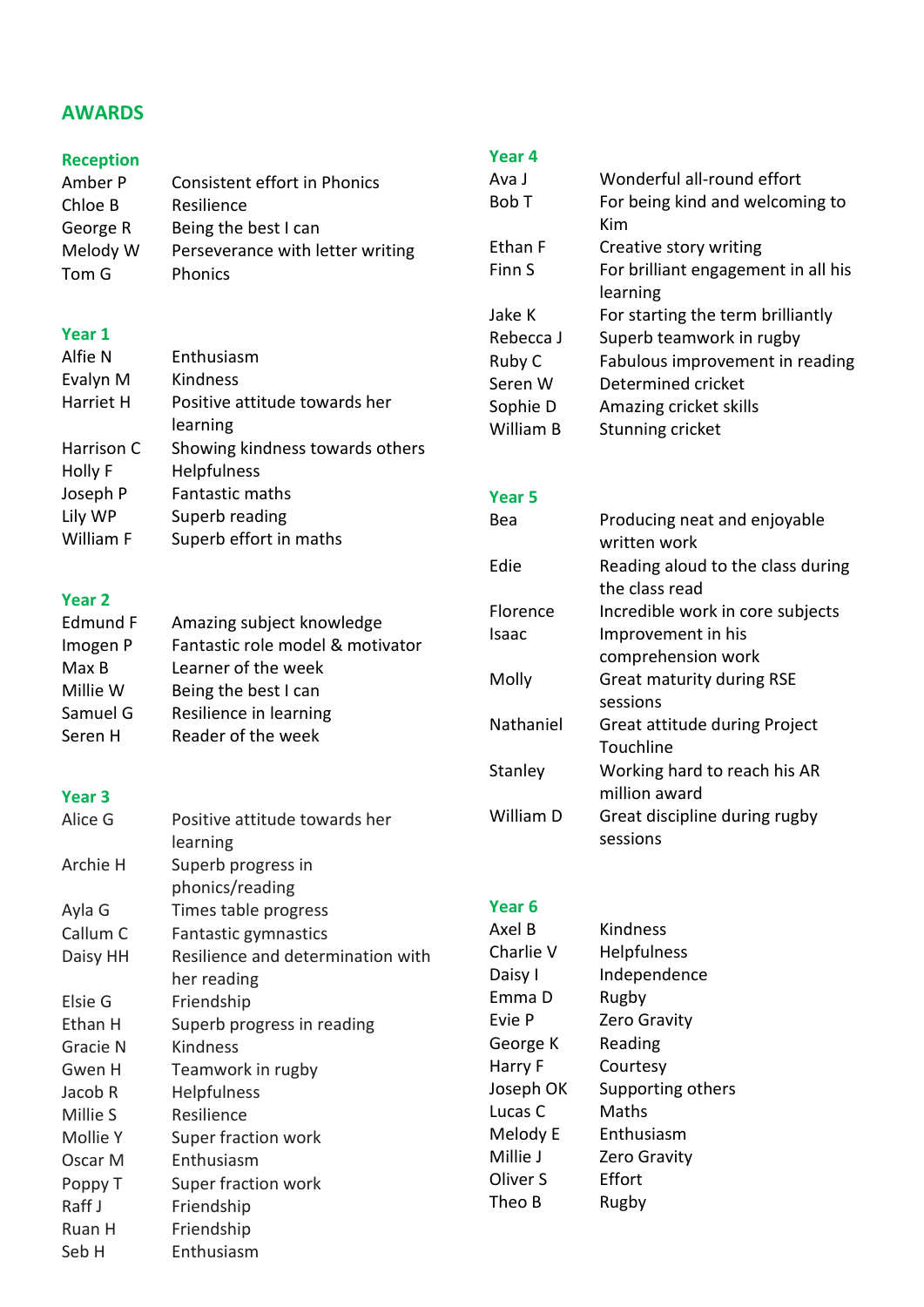#### **Accelerated Reader Round Up**

**WE ARE NEARLY THERE!!** Can we reach 100,000,000 before half term? Our whole school word count for this academic year to date is: **90,671,283** Whole school total books read to date: 9,118

## Class word count - Year to date

Year 2 6,212,082 Year 3 7,583,124 Year 4 20,655,607 Year 5 26,566,003 Year 6 29,339,867

## Top 5 word counts – Week

Year 2 Tilly C Year 3 Seb H Year 4 Ethan F Year 5 Alfie B Year 6 Melody E

## Good Progress

Year 2 Norah C Year 3 Gwen H Year 4 Harris S Year 5 Nathaniel K Year 6 David Br.

¼ Million Imogen P, Ethan J, Charlie O'K, Keira B, Taylan M ½ Million Emily F, Seren H, Dougie B, Ethan B, Charlie V, Zak C, Shiloh S ¾ Million Ryan J, Arthur B, Libby P, George K 1 Million Ashton B, Bodhi W, Millie B-C, Lola O-R, Connor P, Joseph O'K, Daisy I 3 Million Ethan F

**Wanted**

Donations of small underwear (both boys and girls) aged 5, 6 and 7 please.

## **Project Touchline and Growing Faith**

Last Thursday, Chris Andrew and Project Touchline began a six-week programme of rugby for all KS1 and KS2. Chris is a qualified rugby coach and previously worked at Bath Rugby. Chris is a Lay Minister and Archbishops' Evangelist in the Church of England and with these two Project Touchline was created for schools in 2015. Chris has worked in over fifty schools nationally and in 2019 featured on BBC1 Songs of Praise. He is currently working with two schools in Falmouth, one in Newquay, one in Weymouth and Sir Robert Geffery's.

Each week, Chris will lead the whole school assembly in the morning and then during the PE session's the children will learn rugby skills through rugby games also with a time for reflection and prayer before and after. The focus will be on living out the school's values of Trust, Friendship, Thankfulness, Service, Peace and Love. The children will be learning to live life in all its fullness – John 10:10 by playing rugby, showing Christian values on the pitch and learning to develop their own Christian distinctiveness and spirituality.

From week 2, Chris will aspire to plant a new prayer club during lunchtime for around 10-15 mins where children can come and be still, quiet and peaceful and pray together. Children can write their own prayers for this and parents and grandparents are encouraged to support them if this something they would like to do. There will be a special prayer flag activity coming home soon for those children who are keen to be involved. Have a look out for this! The aspiration is for this Growing Faith club to continue when Chris finishes the programme on 28<sup>th</sup> May.

Awards will be given to all children taking part who look to grow their understanding of the Christian values, spirituality and sport at a presentation and a video of the whole programme will be available for parents to watch on the school's internal Google from then.